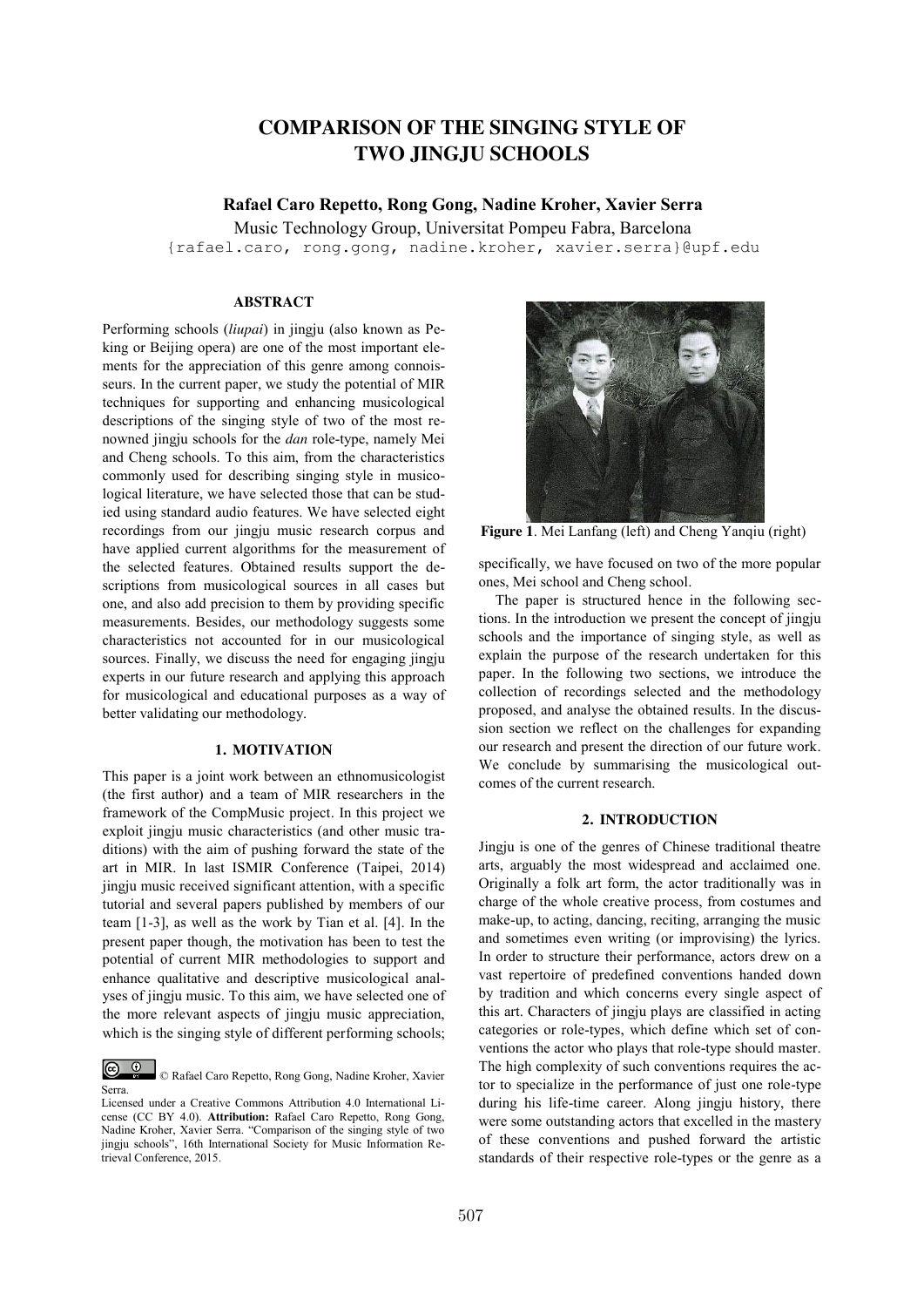whole. Some of these masters would bring their own personalities to their performances and created personal styles. In a tradition that is orally transmitted, this would result in the appearance of *liupai*, or performing schools.<sup>1</sup>

The first half of the  $20<sup>th</sup>$  century was the period of major development of jingju and when the most renowned schools appeared. It saw the extraordinary development of the *dan* role-type, that portraying young or mid-aged female characters, but performed by male actors, due to social and political constrictions. Four of them gained the title of "four great *dan* actors" (*si da ming dan*), <sup>2</sup> and founded their own schools. Their strong personality, the context of market competition, and even their own physical condition caused schools of *dan* to be the ones with a greater degree of difference within one specific role-type. Among these four schools, those founded by Mei Lanfang (1894-1961) and Cheng Yanqiu (1904-1958) (Figure 1), <sup>3</sup> respectively named Mei and Cheng schools, are the most widespread and followed ones today, currently performed in its vast majority by female actresses. These are precisely the ones we chose for our study.

Each jingju school is highly associated to a particular repertoire of plays and generally to a predominant performance skill. In fact, this repertoire is formed of plays arranged by the school founder to precisely showcase its mastery in that specific skill. In the case of Mei and Cheng schools, singing is the most representative and acclaimed aspect of their art. This aspect concerns mainly two elements, the arrangement of new tunes<sup> $4$ </sup> and the singing style. Among these two, the singing style is the feature that makes a performance instantly recognizable as belonging to any of these schools, and also one of the skills that performers, both professional and amateurs, put more effort to master. At the same time, it is one of the most important criteria for appreciating a performance among connoisseurs. The features that define singing style not only consist in the way voice is used in singing, but also in the very quality of the voice. Both of them should be considered not as natural personal qualities of particular actors, but as conventions that have to be trained and mastered. The resulting voice is to be understood hence as "an artificial voice, in the sense of displaying artifice, or art" [5], and followers of each school aim at mastering this voice quality as well.

Descriptions made in jingju musicology about singing style generally focus on its perceptual characteristics and

the psychological profile of the characters conveyed through those characteristics. Wichmann [5] quotes a typical description of Mei school's singing style from *Zhongguo da baike quanshu* (China Great Encyclopedia) by Hu Qiaomu, in which timbre is described as "'sweet, fragile, clear and crisp, round, embellished and liquid.' This timbre is considered ideal for portraying 'natural, graceful and poised, dignified, gentle and lovely traditional women. '" In all the musicological sources consulted for this paper [5-10], description of singing style always includes this kind of terminology. However, since the aim of our research is add precision to musicological description, we have selected those characteristics for which audio features can be objectively computed. Table 1 shows the musicological characteristics selected and their corresponding audio features.

| <b>Characteristics</b>   | <b>Audio features</b>                                  |
|--------------------------|--------------------------------------------------------|
| Pitch register           | Pitch histogram $(1st$ degree)                         |
| Vibrato rate variability | Vibrato rate (SD)                                      |
| Volume variability       | Loudness (SD)                                          |
| <b>Brightness</b>        | Spectral centroid (mean)<br><b>LTAS</b><br>Tristimulus |
| Timbre variability       | Spectral flux (mean)                                   |

**Table 1**. Musicological characteristics and their corresponding audio features considered in our study.

In the last few years there have been several studies about singing characteristics in different Chinese traditional theatre genres, like jingju [11-12] and kunqu [13- 14]. In these studies different role-types have been compared in terms of several singing characteristics by analysing monophonic recordings produced by the authors. In our work, we look in depth to one particular role-type, *dan*, and analyse singing characteristics with explicit reference to its musicological descriptions and using commercial recordings. In the following section we describe the collection of recordings and explain the methodology proposed.

# **3. METHODOLOGY**

For this study, we have selected a collection of recordings from our jingju music research corpus [1], according to two criteria: representativeness and comparability. In order to assure that these recordings are representative of their school, we have considered both the recording artist and the recorded aria. We have looked for artists whose school filiation is explicitly stated in the release's booklet, and arias belonging to plays for which we have literary evidence (mostly from [8]) that are representative of their school. In order to maximize comparability, we have searched for plays for which musicological literature specifically acknowledges a particular rendition from each of these two schools, as it is the case of *Su San qijie* according to [5, 8]. Since these are rare cases, due to the fact

<sup>&</sup>lt;sup>1</sup> The translation of *liupai* as school can be subject to misinterpretation. Differently to other traditions, jingju schools do not imply training in specific institutions or affiliation to specific lineages. They consist in the transmission of the performance style of individual great masters, so that the reference is always the founder of the school, and not the teacher from whom the new actors or actresses learn.

<sup>&</sup>lt;sup>2</sup> Quotes from Chinese sources are given in our translation.

<sup>&</sup>lt;sup>3</sup> Picture from http://zh.wikipedia.org/wiki/程砚秋#/media/File:梅兰芳 与程砚秋.JPG (detail).

<sup>&</sup>lt;sup>4</sup> Since jingju music is created by applying pre-existing melodic conventions, it is customary to use the term arrangement (*bianqu*) instead of composition to refer to this process.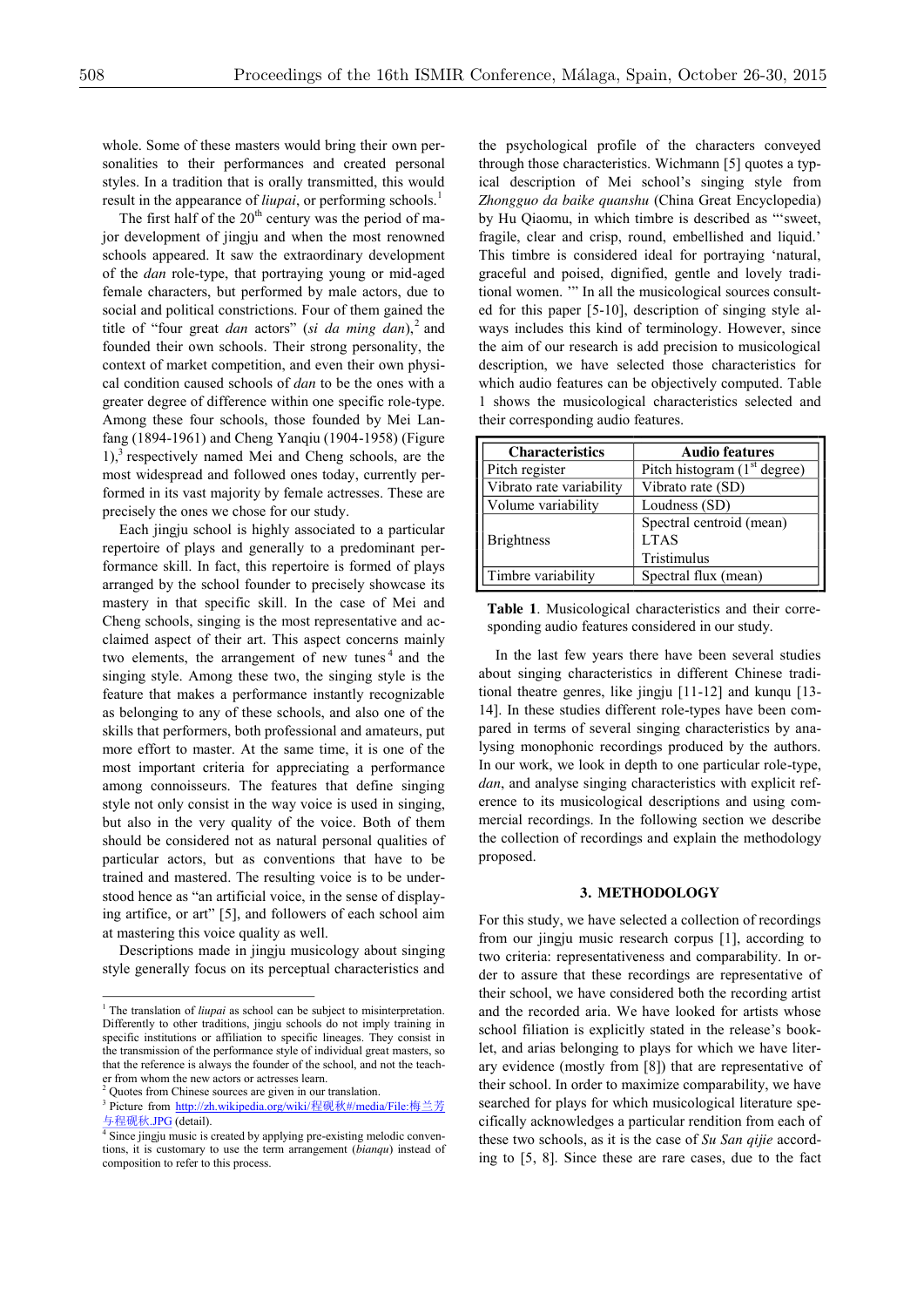| <b>School</b> | Work: Play. "Aria" (Character)                                             | <b>Recording: MusicBrainz ID</b>                          | Length | Artist      |  |
|---------------|----------------------------------------------------------------------------|-----------------------------------------------------------|--------|-------------|--|
| Mei           | $f$ hc:                                                                    | $f$ hc-LY $f$ :<br>a1e4b77b-88b0-4003-b688-66e39f579dc6   | 7:33   | Li Yufu     |  |
|               | Feng huan chao. "Ben ying dang<br>sui muqin Haojing bi nan" (Cheng         | $f$ hc-SYh:<br>4e3b46b2-9db7-4f52-af95-e43239a6c0e1       | 6:56   | Shi Yihong  |  |
|               | Xue'e                                                                      | $f$ hc-LSs:<br>83d2fc7f-e1c1-4359-b417-ed9e519ecbb7       | 7:34   |             |  |
|               | $ssq$ :<br>Su San qijie. "Yu Tangchun han                                  | $ssqj-LSs$ :<br>067b8f25-888a-4a08-a495-cbc402846b10      | 7:15   | Li Shengsu  |  |
| Cheng         | bei lei mang wang qian jin" (Su<br>San)                                    | $ssqj$ -C $Xqd$ :<br>87dbdf41-37ff-4f4a-83d4-7169d674579a | 6:20   |             |  |
|               | $sln$ :<br>Suo lin nang. "Chunqiu ting wai<br>feng yu bao" (Xue Xiangling) | sln-CXq:<br>11a44af7-e29a-4c50-aa38-6139d37ca306          | 3:21   | Chi Xiaogiu |  |
|               |                                                                            | $sln-LPh:$<br>3dcae41a-795c-4b7d-979b-1b52aa42dd3a        | 3:06   | Li Peihong  |  |
|               |                                                                            | $sln-LGj:$<br>1e705224-0b44-48aa-a0de-6386cda9d517        | 3:15   | Liu Guijuan |  |

**Table 2**. Description of the recordings used in this paper. When applicable, short forms are provided.

that each school has developed its own specific repertoires, we have also searched for arias with similar music structure. This is the case of fhc and sln, arranged in the same *shengqiang* and similar *banshi*. <sup>1</sup> The resulting collection of recordings is described in Table 2, together with the abbreviations used throughout the paper. We argue that the size of this collection is appropriate for the current research since we are not performing a quantitative study. Instead we are using MIR methodologies for supporting qualitative descriptions.

Figure 2 describes the methodology proposed for this paper. Each of the recordings is ripped in a lossless compressed format with a sampling rate of 44.1 kHz. We manually identify the sections containing singing voice, for which we compute the predominant melody using the vamp plug-in version of Salamon and Gómez's algorithm [15], setting a pitch range threshold of 100 Hz to 1000 Hz, and the voicing parameter at its maximum level, 3.0. Given that a percentage of error results, pitch tracks are manually corrected (an average of 7.16% from the computed frames). In order to measure pitch register, we use the methodology proposed in [16] to compute pitch histograms and obtain the pitch of the first degree<sup>2</sup> from their peaks values. The algorithm presented in [17] is used to measure vibrato rate and extent, of which we calculate mean and standard deviation (SD). To measure the remaining features, we separate the singing voice from the accompaniment by computing a harmonic model analysis and synthesis using the methodology presented

in [18], and apply to it standard algorithms for the computation of those features as implemented in the Essentia library [19]. For loudness we use the *Loudness* algorithm, normalizing the resulting mean to a factor of 0.5, so that SD is better comparable. To measure brightness, we compute mean and SD of the spectral centroid using the *Centroid* algorithm. In order to better understand timbre qualities, we also compute tristimulus using the *Tristimulus* algorithm, and long-term-average spectrum (LTAS) using the implementation presented in [20]. Finally, to measure timbre variability, we compute spectral flux mean and SD using the *Flux* algorithm from Essentia.

In the following section, we analyse the results obtained for each school and relate them with their corresponding musicological characteristics.



**Figure 2**. Block diagram of the methodology.

<sup>&</sup>lt;sup>1</sup> *Shengqiang* is the musical convention in jingju that determines the melodic skeleton; *banshi* refers to the metrical pattern. For more detailed information about these concepts, please refer to [1, 5].

<sup>2</sup> We use "first degree" to translate *gongyin*. This term refers to the first degree of the sung scale, and in *jianpu* notation is notated with the number 1 (http://en.wikipedia.org/wiki/Numbered musical notation). Although common functions are shared, we consciously avoid the term tonic, for its implications with tonality, absent in jingju music.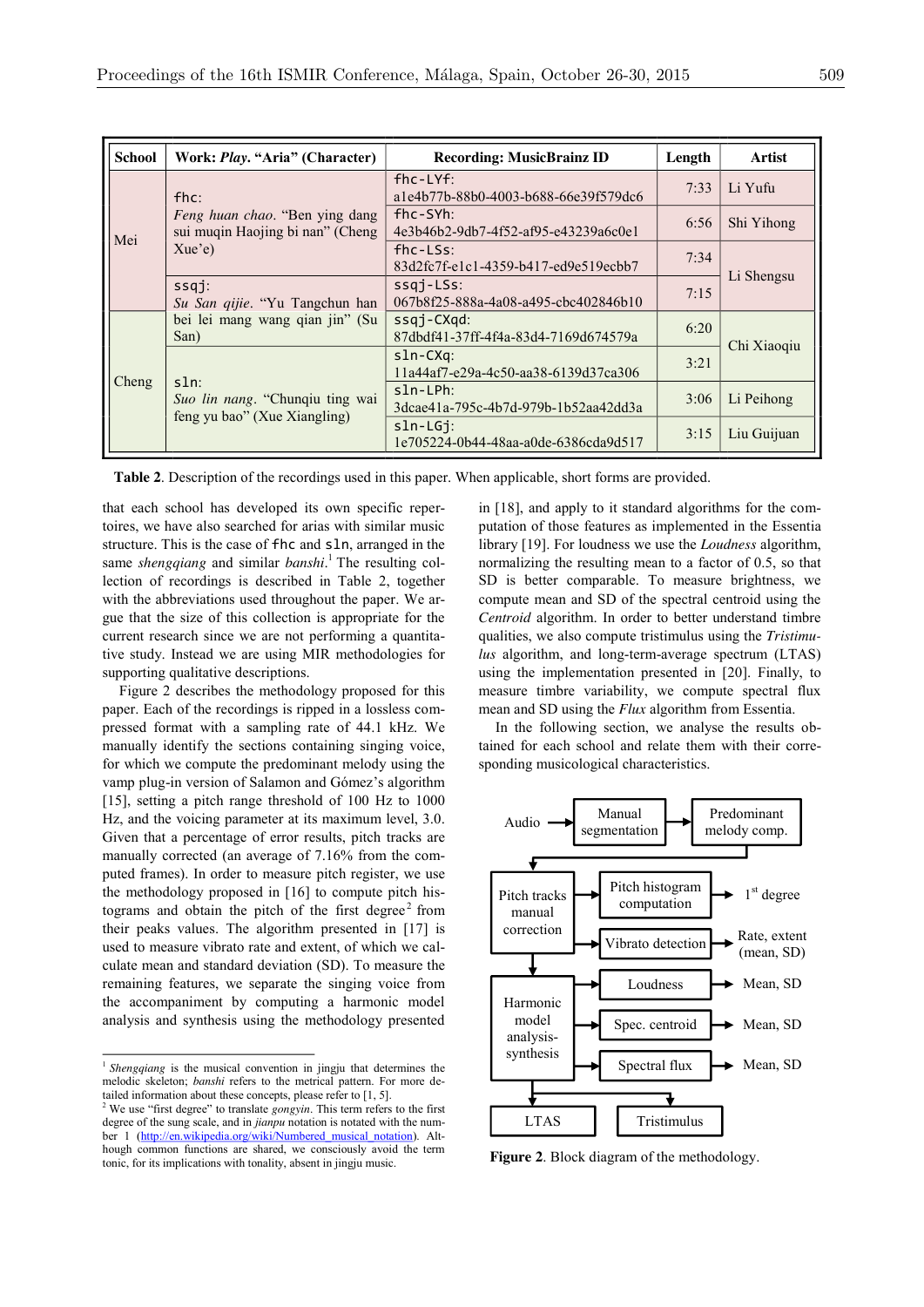| <b>School</b> | <b>Features</b> |           |       |                |          |                   |          |               |       |           |  |
|---------------|-----------------|-----------|-------|----------------|----------|-------------------|----------|---------------|-------|-----------|--|
|               | $1st$ deg.      | Vibrato   |       |                | Loudness | Spectral centroid |          | Spectral flux |       |           |  |
|               | (Hz)            | Rate (Hz) |       | Extent (cents) |          |                   | (Hz)     |               |       |           |  |
|               |                 | Mean      | SD    | Mean           | SD       | SD                | Mean     | <b>SD</b>     | Mean  | <b>SD</b> |  |
| Mei           | 335.41          | 4.757     | 0.728 | 137.325        | 37.466   | 0.279             | 2536.739 | 366.968       | 0.121 | 0.063     |  |
| Cheng         | 323.35          | 6.090     | 0.963 | 111.101        | 41.157   | 0.387             | 2136.555 | 451.642       | 0.087 | 0.058     |  |

**Table 3**. Average measurement values from each of the features computed for each school.

#### **4. ANALYSIS OF THE RESULTS**

Table 3 shows a summary with the average measurement values from each of the features computed for each school.<sup>1</sup> In this section we analyse how these results relate to the musicological descriptions of their corresponding musical characteristics.

According to our musicological references, pitch register in Mei is higher than in Cheng. Since pitch range of arias for the *dan* role-type is consistent across plays, approximately an octave and a major third, we take the pitch of the first degree as an indicator of pitch register. However, this degree is rarely sung in arias of this roletype. This is due to one singing convention, according to which female role-types shift their pitch register a fifth higher than male role-types, so that the modal center becomes the fifth degree. To measure the pitch of the first degree hence, we compute a pitch histogram and assign a modal degree to each peak by listening to the recordings with the aid of scores. Since we observed that the peak corresponding to the sixth degree is usually the cleanest one, we take it as reference by assigning the value of 900 cents. Figure 3 shows the resulting pitch histograms for ssqj-LSs and ssqj-CXq, compared with the equal tempered scale. It has to be noted that in jingju there is no absolute standard pitch for tuning, but it depends on the actor's or actress' needs. Notwithstanding this, a pitch is commonly assumed as reference for each roletype; for the *dan* role-type first degree is expected to be around E4 (329.63 Hz) [21]. Results in Table 3 show that this is the case for both schools, although first degree in Cheng is in average 6.28 Hz (33.30 cents) lower than E4, and Mei 5.78 Hz (30.09 cents) higher. Consequently, first degree in Cheng is in average 63.39 cents lower than Mei, more than a semitone. Results for all the recordings show that in every case first degrees from Mei are higher than those for Cheng, although the smallest difference between recordings from each school is 1.31 Hz. These results hence invite us to support the musicological description for pitch register.

Besides the aforementioned results, Figure 3 suggests that pitch histograms can shed light upon other aspects of singing style. Chen [22] has used histograms to study that, as Figure 3 shows, compared with the equal tempered scale the fourth degree, although seldom used, is sung at a higher pitch, what is common knowledge in musicological literature. Unexpectedly, the higher octave of the first degree appears in the histograms slightly shifted higher, especially in Mei school, for which we have not found literary evidence. Besides, peak shape differences, cleaner and with lower valleys for Cheng, also suggest differences in singing style, probably regarding vibrato and ornamentation. These observations invite us to argue that pitch histograms could be further exploited for the characterisation of singing style and explore features unnoticed or not explicitly accounted for in our references. 2

According to the sources consulted, Cheng "excels in



**Figure 3**. Pitch histograms for ssqj-LSs (top) and ssqj-CXq (bottom). Vertical lines show the equal tempered scale, solid red line marks the first degree, and dotted red line marks its higher octave.

<sup>&</sup>lt;sup>1</sup> Detailed results and more plots can be found in

https://github.com/jingjuschools/jingjuschoolsISMIR2015

 <sup>2</sup> Differences in peaks height indicate different melodic preferences in each school, what concerns tune arrangement, an issue not considered in this paper.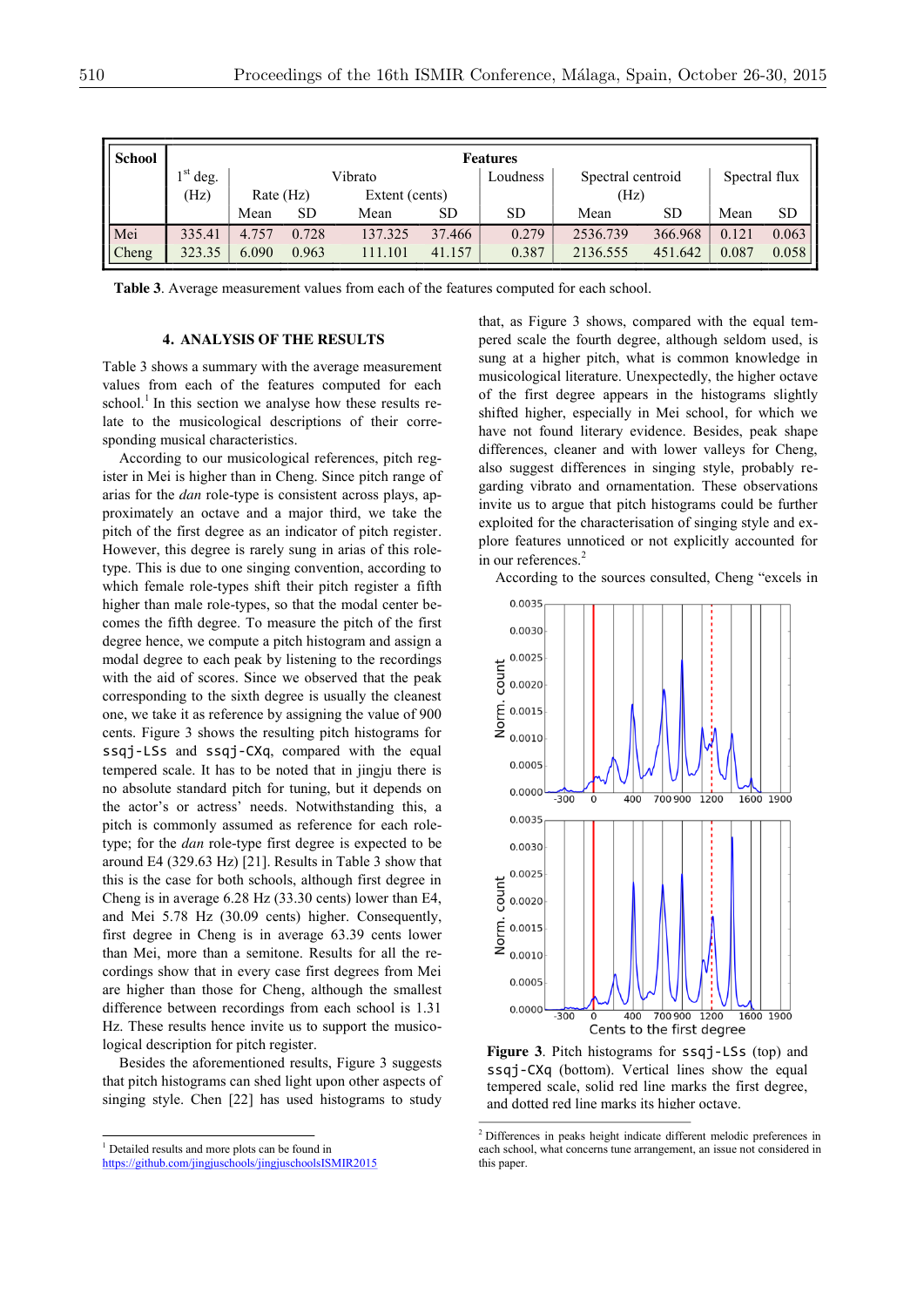

**Figure 4**. LTAS for the three recordings of fhc (top) and the three recordings of sln (bottom).

using slow and fast vibratos" [9]. Consequently, the feature that can better reflect this characteristic is the standard deviation of vibrato rate. As can be seen in Table 3, this value is higher in Cheng than in Mei, and this is also the case for every recording. However, the difference is less than 0.3 Hz, what is barely appreciable by human ear. Variability in vibrato extent, as reflected in our results, is slightly higher in Cheng than in Mei, but the difference in this case is even less significant. Besides, specific results from each recording are less consistent, since some instances from Mei school show higher SD in vibrato extent than others from Cheng, and vice versa. What our results clearly show though, is that vibrato in Mei is considerably slower and wider than in Cheng, a feature that is consistent across all the recordings. Interestingly enough, we have not found such a remark in our musicological sources.

Results obtained for loudness variance also support musicological description, which takes volume variability as a characteristic of Cheng school compared to Mei. Results for each recording are less consistent than for other features, finding one case in Mei with higher SD than the lowest value for a recording in Cheng. These results, however, ought to be taken carefully. Firstly, they might have been affected by possibly different mixing levels in the production process. Secondly, being loudness a perceptual feature, the algorithm used is an approximation to it by a simple modification of amplitude values, what prevent us to take them as a faithful representation of the characteristic measured.

Our musicological references agree that timbre in Mei school is brighter than in Cheng. To measure brightness, we have computed spectral centroid mean and SD. Values for the mean effectively show that Mei has brighter timbre than Cheng, as an average and for every recording in each school. Given the complexity of timbre, we have also looked at LTAS, a feature that has been used in [23] to study and compare vocal tract and formant structure. Figure 4 shows the LTAS for the three performances of fhc and sln. To focus on the region with greater loudness, plots show the region between 200 Hz and 5000 Hz, with a logarithmic scale in the x-axis. In these plots it can be observed how frequencies over 1000 Hz are considerably higher in Mei than in Cheng, as well as the peaks with the highest loudness, contributing thus to timbre brightness. Besides this information, LTAS allows us to compare vocal tract between performers in each school, so that we can observe that timbre similarity is higher in Cheng than in Mei. This method hence seems promising in order to characterise individual actors' or actresses' particularities within the overall requirements of the school.

Tristimulus has also been used to study and compare timbre qualities [24]. Figure 5 shows that in average both the second and the third of the three output components measured by tristumulus have higher values for Mei than for Cheng, what once more support the higher weight of higher partials in Mei. This figure also suggests a promising tool for classification according to timbre quality.

Finally, results for spectral flux, computed with the aim of measuring timbre variability, show a greater value in Mei than in Cheng, a difference which is consistent across all the recordings, with special homogeneity in Mei. Literature however remarks Cheng's timbre variability as a defining trait of this school. It is also interesting to notice that the SD value for spectral centroid also shows a higher value in Cheng, although is not as consistent as the spectral flux values across all the recordings. Since this descriptor was computed only for the sections of the recordings that contained singing, we re-



Figure 5. Scatter plot displaying values for the 2<sup>nd</sup> and  $3<sup>rd</sup>$  tristimulus components for each recording and the mean for each school.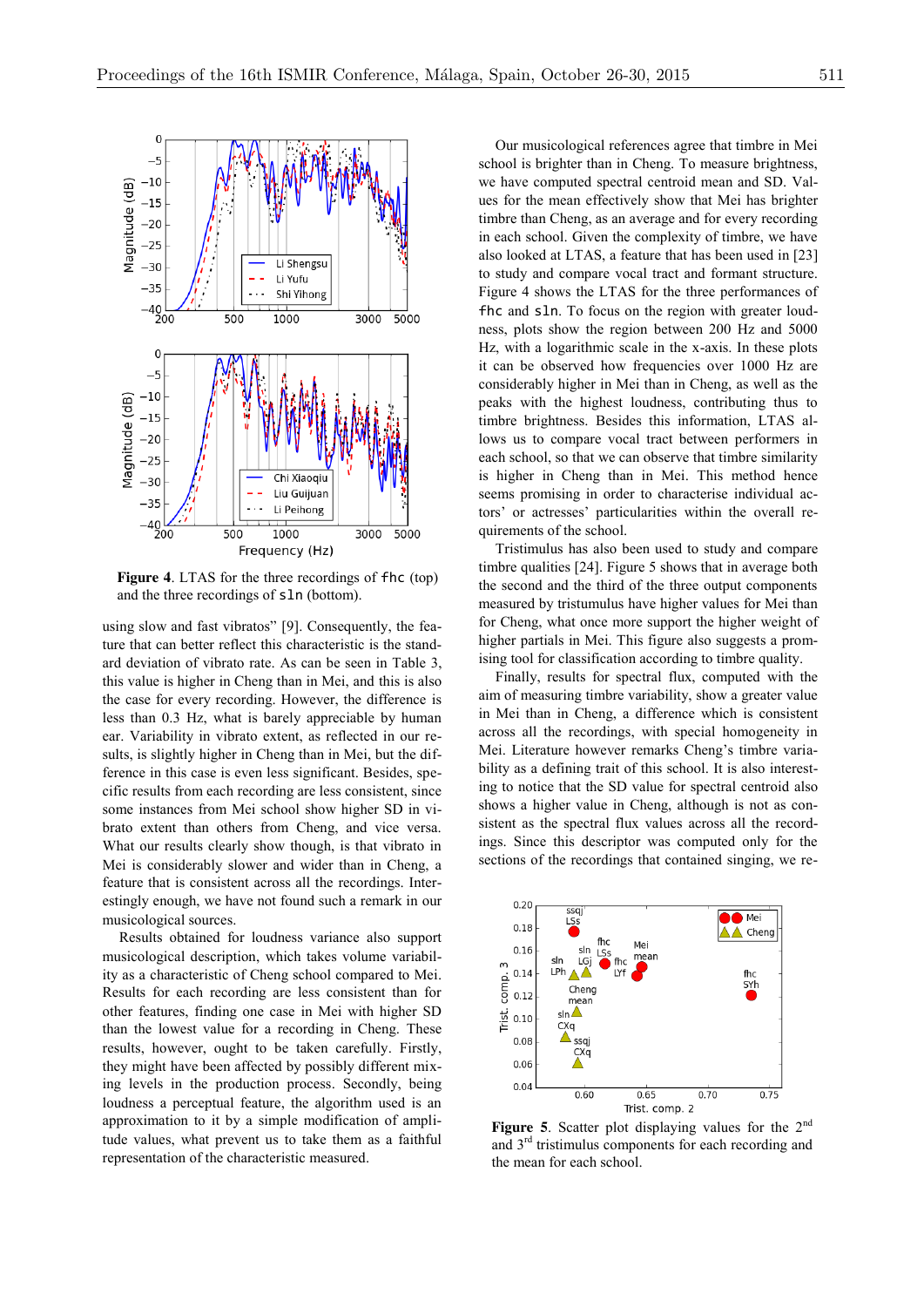computed it setting different loudness thresholds for the transition frames in order to discard an influence of the segmentation. Results didn't change any tendency towards a higher value in Cheng than in Mei. How to approach timbre variability in jingju singing using audio analysis features remains hence an issue for future research, as discussed in the following section.

#### **5. DISCUSSON**

The analysis of the results presented in the previous section suggests that the methodology proposed in this paper is promising for the intended task, namely, supporting musicological description using audio analysis features. However, there are also some challenges that have to be addressed when extending this research in future work.

We aim to improve our methodology in the following two senses: automatizing most of the steps for audio analysis and improving existing algorithms to better fit jingju music characteristics. Some researchers in our team are currently working on improving the automatic segmentation method by Chen [22], adapting Ishwars' methodology [25] to jingju music for better extraction of predominant melody, and developing new algorithms for automatic computation of the first degree. Improvement of the harmonic model analysis and synthesis as presented in [18] is also to be undertaken in the near future.

Arguably, the bigger challenge for the continuation of this research is gaining the engagement of jingju musicologists. In this paper we have aimed to show how the present approach can benefit musicological work. Yet to that aim we have consciously avoided most of the terminology that is more commonly used by experts when describing singing style. The authors have not yet agreed on a methodology from an MIR point of view for approaching descriptions such as "sweet" (*tian*), "mellow" (*run*), "fragile" (*cui*), "round" (*yuan*), or "wide" (*kuan*). Even when considering a characteristic like timbre variability, whose study by means of spectral flux disagrees with musicological descriptions, we wonder how much of this disagreement is due to difficulties in establishing a common terminology between these two disciplines. From the field of MIR there have been recent calls for a better understanding of the musical content of commonly computed descriptors [26]. The authors argue that collaborative research as the one undertaken here would also encourage jingju experts to reflect on their terminology in terms of audio analysis features, and hopefully would gain complementary precision for those concepts.

Besides supporting musicological research, the use of audio features for qualitative analysis can be exploited for educational purposes. Jingju is a tradition that relies on oral transmission for training young actors and actresses. The key method in this training tradition consists on "teaching by mouth and heart" (*kou chuan xin shou*), that is, the teacher sings and the student repeats as many times as needed for achieving an acceptable standard. Recently, new technologies are being used as part of this process. Students use their cell phones to record their teachers, and audio and video recordings of performances are easily accessible in the web. Technologies that could automatically evaluate the degree of similarity between the teacher's and the student's performance, and moreover offer a precise description of dissimilarities, would guide the trainee in better understanding his or her own learning process. The aim of such technologies would be performing qualitative analysis of audio recordings, similar to the ones implemented in this paper. Building upon the results obtained and the methodology tested in the current work, we have started to develop such educational tools. To this goal we will require closer collaboration with jingju experts. The involvement of these experts and the acceptance of the educational tools by jingju trainees will also provide better evaluation methods for our research.

## **6. CONCLUSIONS**

The current paper has studied the potential of using audio analysis features for supporting and enhancing the musicological description of singing style in two jingju schools for the *dan* role-type, namely Mei and Cheng. Our results support the description given in musicological literature for most of the characteristics analysed, and add precision to them. Pitch register in Cheng school is in average 63.39 cents lower than Mei. Variability in vibrato rate is slightly higher in Cheng, what agrees with musicological description, but less than 0.3 Hz. Volume variability as a characteristic of Cheng school has been supported by the measure of loudness, whose SD is 38.71% higher in this school than in Mei. That this school is brighter in timbre than Cheng is supported by the mean value of its spectral centroid, 18.73% higher, but also by measurements in LTAS and tristimulus. Besides supporting these descriptions, our method also suggests some characteristics not explicitly accounted for in the sources consulted: vibrato in Mei is in average 1.33 Hz slower and 26.22 cents wider than in Cheng, pitch histograms suggest new characterisations for tuning and intonation, and LTAS looks promising for comparing vocal tracts of singers within a school. Only in the case of spectral flux, computed for studying timbre variability, the results do not support the musicological description, an issue that will be addressed in future research. In the light of these results, we have started to extend this methodology for the development of educational tools, a project in which we hope to gain the engagement of jingju experts, who could benefit from this approach for their own research.

#### **7. ACKNOWLEDGEMENTS**

This research is funded by the European Research Council under the European Union's Seventh Framework Program, as part of the CompMusic project (ERC grant agreement 267583).